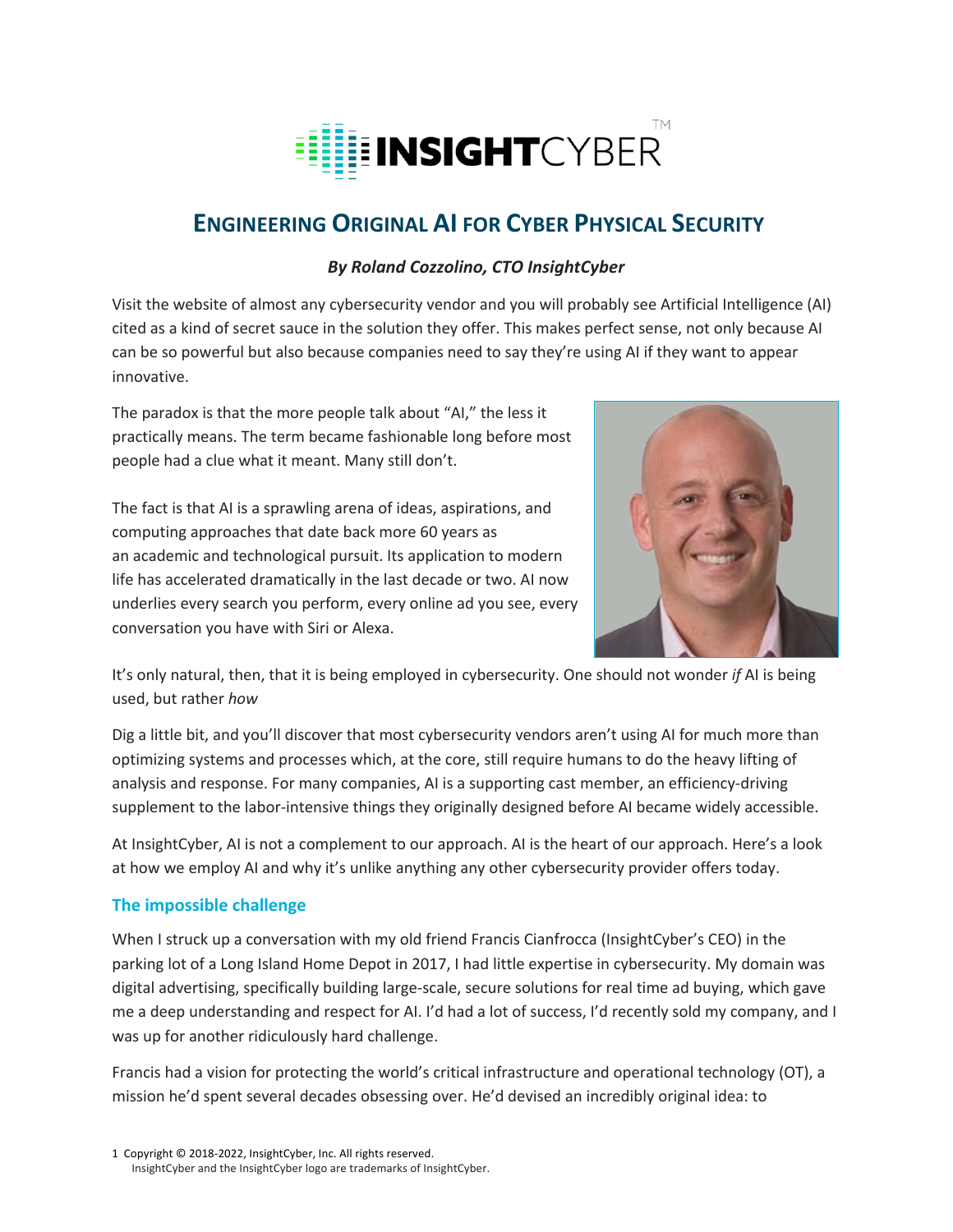continuously monitor connected devices in utilities, factories, banks, hospitals, and transportation systems—pretty much every bit of hardware running the world—and to use AI to make sense of the data, spot the tiny operational anomalies that signal that a cyberattack is either imminent or happening in the early stages, and deliver guidance to remediate issues immediately, with high efficacy and minimal organizational impact.

The challenge instantly appealed to me in multiple ways. First, because I share with Francis a deep concern that the nations and economies of the West are dangerously vulnerable to cyberattacks from well-funded adversaries. You need only look at Stuxnet, NotPetya, and Colonial Pipeline to get an idea of the potential damage that nation-state sponsored cyberattacks can do. Until we build radically better new cybersecurity defenses, it's just a matter of time before we find out.

Beyond this, I was inspired by what Francis had devised—a method for recognizing tiny but significant anomalies in massive environments and responding rapidly and effectively. His technical approach to this was radically different from anything I'd seen. I was soon on board.

I set out to address Francis's vision by taking the algorithms I'd written in the advertising and finance worlds, and literally almost reversing them. In those scenarios, the idea is to find something—for example, the guy in Sheboygan, Wisconsin who wants to buy a video game at 2:00 in the morning—and put the exact right offer in front of him. But here, the task is inverted. Now we're saying: Please, God, tell me nothing is wrong, and nothing needs to be done! And when something is wrong, what's the best way to figure out why? The difference might seem subtle, but as a computing challenge, it is monumental.

We spent nearly three years building and refining the AI that powers our service. From the outset, we had to address the problem that rendered any conventional approach impractical: the sheer, overwhelming volume of data before us. Many AI solutions are built on "knowledge representation," which essentially means understanding everything that exists in an environment or situation through mathematical modeling. When you are dealing with a complex global network that comprises millions of devices that are all generating data, that representation becomes rather substantial. If not impossible.

#### **A new breed of AI**

What we ultimately employed was a mix of flavors of what I might refer to as "Traditional AI," which we use in conjunction with one another. Our approach involves Neural Networks and Deep Learning, and includes game theory, video game technology, semantic engines, real-time investigation, and other subtle components. We also employ Self-Learning AI—a brand of Machine Learning—which basically says that as more and more data comes in, the system teaches itself the best way to identify, understand, and respond to a problem.

As we innovated our AI, we spent nearly three years honing and fine-tuning the service. We refined our models so that they can diagnose issues themselves, versus requiring humans to do it. And we had the critical advantage of working with a huge amount of new, real-world data we generated through companies and partners we worked closely with, and that enabled us to train the system at a deep level.

2 | Copyright © 2018-2022, InsightCyber, Inc. All rights reserved. InsightCyber and the InsightCyber logo are trademarks of InsightCyber.